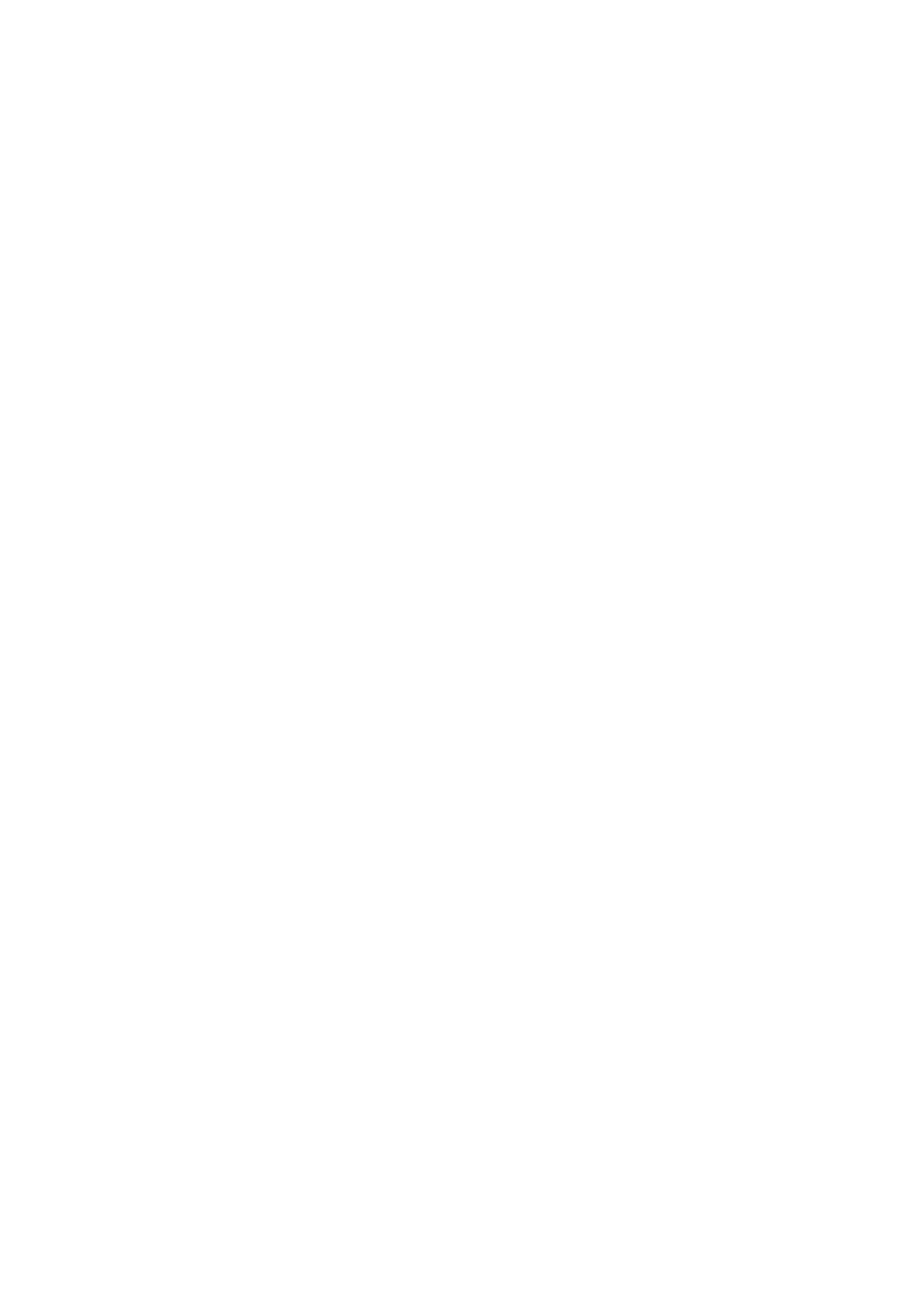

# **Board only time 10am – 11.09**

#### **Meeting commenced 11.10**

#### **1 Apologies**

Resolution number IMSB/2017/1 MOVED by T Hohneck, seconded by T Kake: That the Independent Māori Statutory Board:

a) accept the apology from D Kirkwood for absence.

#### **CARRIED**

#### **2 Declaration of Interest**

There were no declarations of interest.

#### **3 Confirmation of Minutes**

Resolution number IMSB/2017/2 MOVED by T Kake, seconded by T Hohneck: That the Independent Māori Statutory Board:

a) confirm the ordinary minutes of its meeting, held on Monday, 5 December 2016, including the confidential section, as a true and correct record.

#### **CARRIED**

#### **4 Extraordinary Business**

The Chair with consent of the meeting agreed to deal with Independent Maori Statutory Board appointments to panels as item 15 and conference attendance as item 16.

#### **5 Financial Report to 30 November 2016**

Resolution number IMSB/2017/3

MOVED by T Henare, seconded by Deputy Chairperson G Wilcox:

That the Independent Māori Statutory Board:

a) Receives this Financial Report to 30 November 2016.

#### **CARRIED**

#### **6 Financial Report to 31 December 2016**

Resolution number IMSB/2017/4

MOVED by T Kake, seconded by R Blair:

That the Independent Māori Statutory Board:

a) Receives this Financial Report to 31 December 2016.

#### **CARRIED**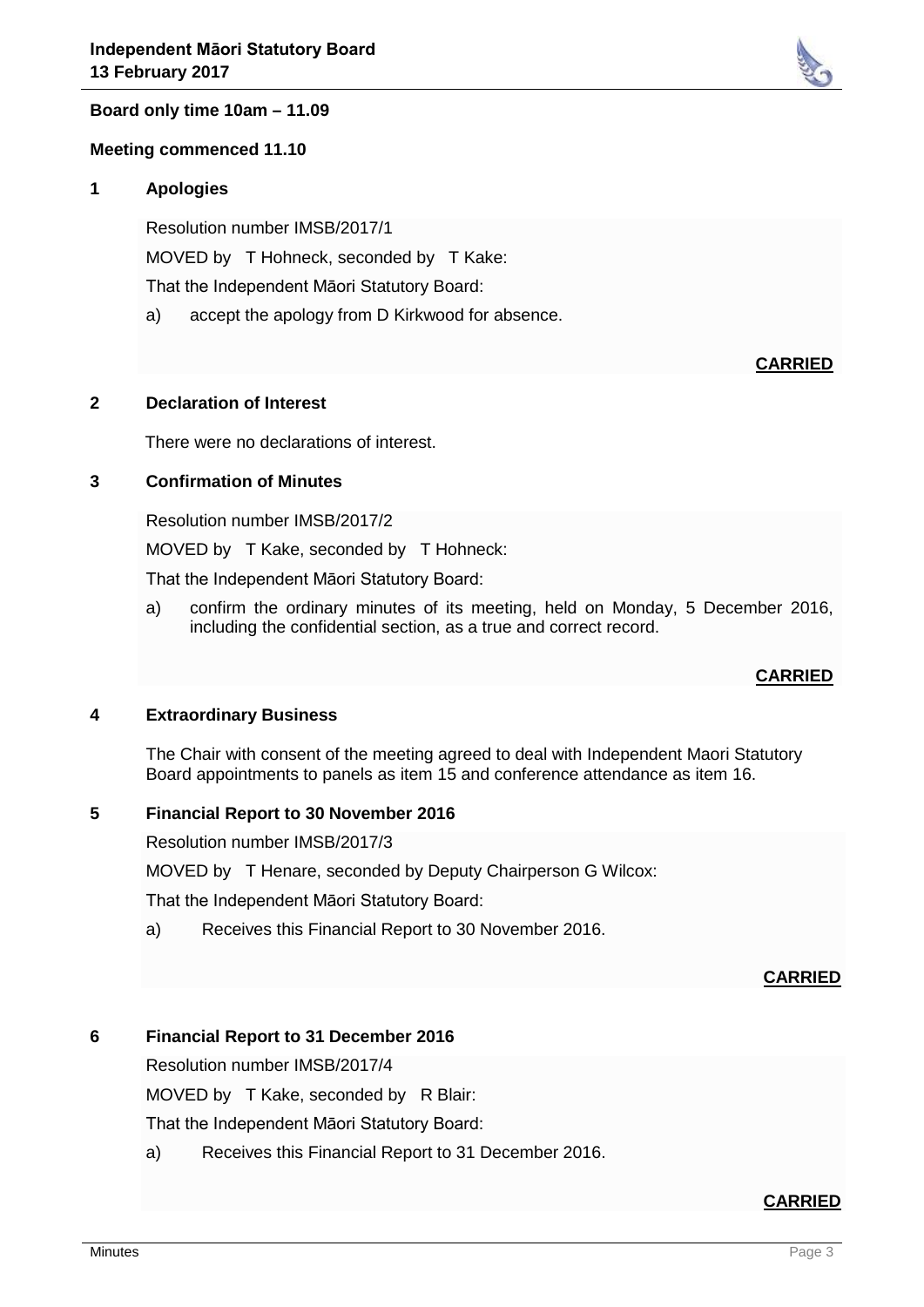

# **7 Board Strategic Priorities Progress Report February 2017**

Resolution number IMSB/2017/5

MOVED by L Ngamane, seconded by T Hohneck:

That the Independent Māori Statutory Board:

a) receives the Board Strategic Work Priorities Progress Report February 2017.

## **CARRIED**

# **8 Independent Māori Statutory Board - 2016 - 2019 Board Strategic Priorities Final Draft**

Resolution number IMSB/2017/6

MOVED by T Kake, seconded by R Blair:

That the Independent Māori Statutory Board:

- a) the Board confirms the amendments in the 2016 2019 Board Strategic Priorities to finalise this document
- b) the Board notes that presently a review of the Issues of Significance and the Māori Plan is being completed and recommendations from this review will be reported to the Board in April 2017.

# **CARRIED**

## **9 Update on the Auckland Plan Refresh**

Resolution number IMSB/2017/7

MOVED by T Henare, seconded by T Hohneck:

That the Independent Māori Statutory Board:

- a) receives this report on the "Update on the Auckland Plan Refresh"
- b) agree that the Independent Māori Statutory Board works toward the following goals in monitoring and advising council on the Auckland Plan Refresh:
	- The board's issues of significance, the Maori Plan, Māori values and interests strongly inform council work-streams:
	- The work is informed by the best data and evidence on Māori wellbeing and contribution in Tamaki Makaurau (and work undertaken on the board's issues of significance).
	- The revised Auckland Plan affirms the principles of the Treaty of Waitangi and Council's statutory obligations for the Treaty, acknowledges Auckland's iwi/Māori, and addresses council's Māori responsiveness framework (endorsed by the Governing Body) and priorities of the Te Toa Takitini portfolio;
	- The board advocates strongly for the retention of the outcome "A Māori identity" that is Auckland's point of difference in the world" and Māori focused strategic directions and directives that flow from this outcome;
	- The revision of the strategic framework builds on strategic statements and measures referring to Māori in the existing Auckland Plan and identifies any gaps; and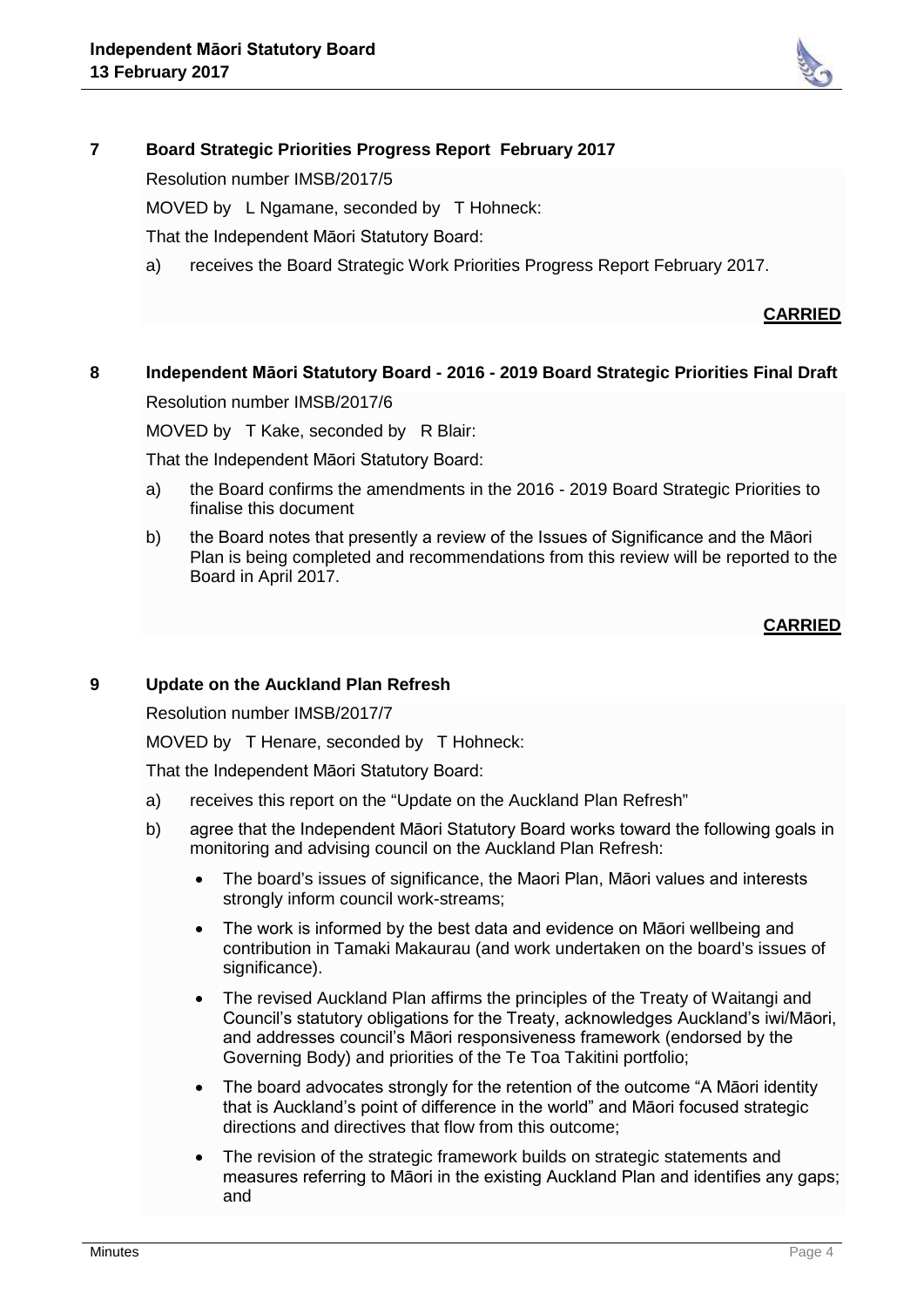• Council refers to the relevant Maori views and plans that have been communicated and actively engages with Mana Whenua and Mataawaka.

## **CARRIED**

# **10 Council Controlled Organisations 2017-18**

Resolution number IMSB/2017/8

MOVED by Deputy Chairperson G Wilcox, seconded by L Ngamane:

That the Independent Māori Statutory Board:

a) agree that a Board Council Controlled work programme for 2017 - 20 be developed which incorporates governance and operational components as outlines in this report, to be subject to Board consideration in June 2017.

# **CARRIED**

# **11 Implementing the Independent Māori Statutory Board's Data Strategy**

Resolution number IMSB/2017/9

MOVED by T Henare, seconded by R Blair:

That the Independent Māori Statutory Board:

a) receive the update on implementing the Independent Māori Statutory Board Data Strategy 2016-2020.

# **CARRIED**

# **12 Update: Implementation of Te Reo Maori**

Resolution number IMSB/2017/10

MOVED by T Hohneck, seconded by T Henare:

That the Independent Māori Statutory Board:

a) receives this report noting the current status across council for promoting te reo Māori together with upcoming opportunities for embedding te reo across the council group and Auckland;

b) notes the key messages on te reo that may assist Board members with future advocacy.

**CARRIED**

# **13 Maori Housing Programme update**

Resolution number IMSB/2017/11

MOVED by T Hohneck, seconded by L Ngamane:

That the Independent Māori Statutory Board:

- a) receive the report on the Māori Housing Programme Update from Stephen Town, Kataraina Maki, John Dunshea and Shane Cook.
- b) thank the Maori Housing Unit and Stephen Towns for their presentation.

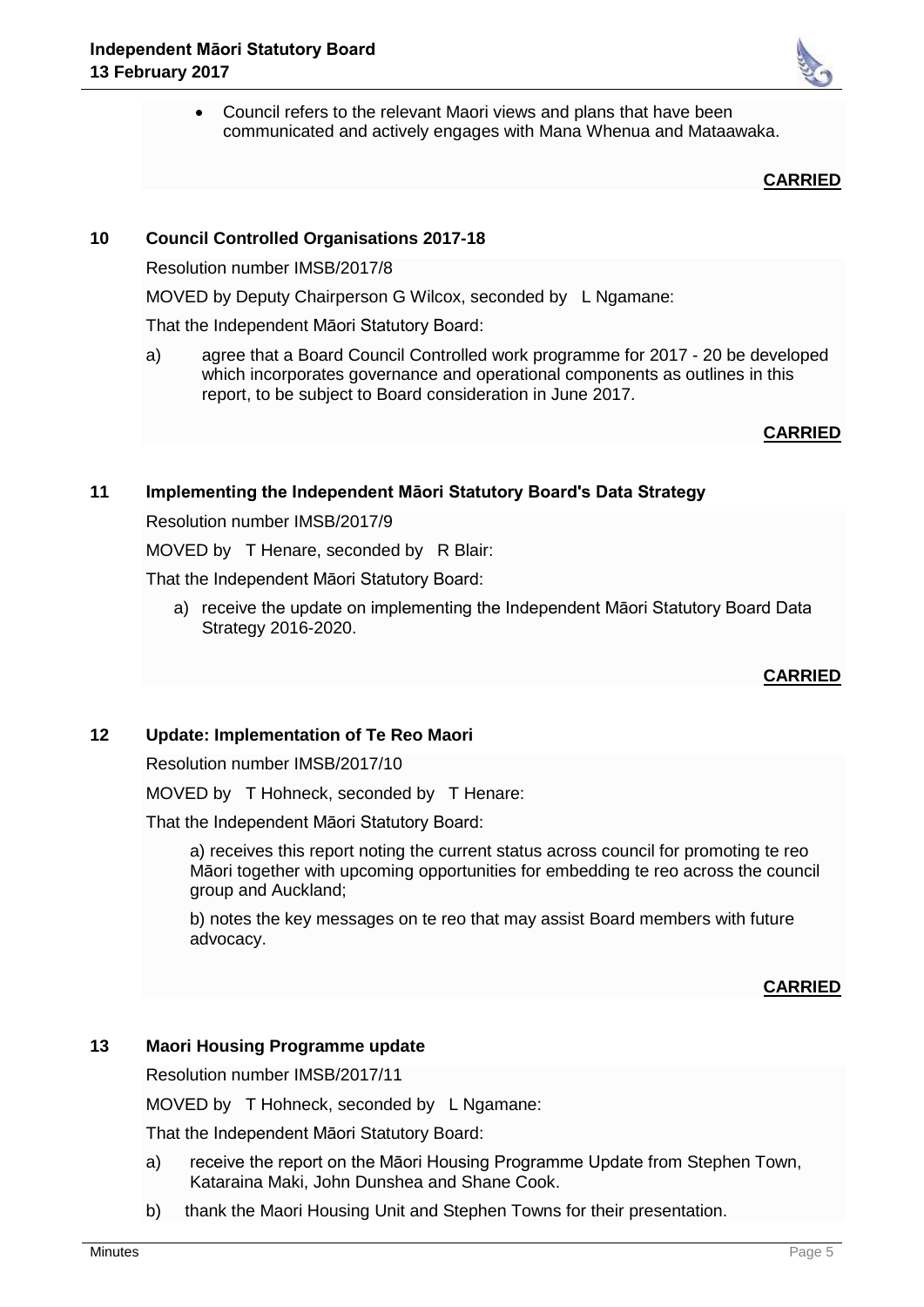

## **CARRIED**

#### **14 Rangatahi research and report**

Resolution number IMSB/2017/12

MOVED by T Henare, seconded by T Hohneck:

That the Independent Māori Statutory Board:

a) agree to the implementation of an Action Plan for Rangatahi including the prioritisation of opportunities identified in the Rangatahi Insights report and the New Zealand Institute of Economic Research (NZIER) reports on the Māori economy.

## **CARRIED**

## **15 Independent Maori Statutory Board Appointments to Panels**

Chairperson D Taipari Resolution number IMSB/2017/13

MOVED by T Henare, seconded by T Hohneck:

That the Independent Māori Statutory Board:

- a) agree to appoint D Taipari to the Quality Advice Political Advisory Group.
- b) agree to appoint G Wilcox to the Hearing panel for the draft Air Quality Bylaw for Indoor Domestic Fires.
- c) agree to appoint T Henare to sit on the nomination and interview panels for director vacancies on the Auckland Regional Amenities Funding Board.
- d) agree to appoint L Ngamane to the Future Urban Land Supply Strategy and Political working party.
- e) decline the offer for an Independent Maori Statutory Board appointment on the submission to the "Review of the Unit Titles Act 2010" discussion documents.

## **CARRIED**

## **11 Procedural motion to exclude the public**

Resolution number IMSB/2016/14

MOVED by T Henare, seconded by T Kake:

That the Independent Māori Statutory Board:

- a) exclude the public from the following part(s) of the proceedings of this meeting.
- b) agree that <<ENTER NAME, TITLE OF PERSON>> be permitted to remain for Confidential Item <<CONFIDENTIAL ITEM NO.>>:<<ITEM TITLE>> after the public has been excluded, because of their knowledge of <<SPECIFY>>, which will help the Independent Māori Statutory Board in its decision-making.

The general subject of each matter to be considered while the public is excluded, the reason for passing this resolution in relation to each matter, and the specific grounds under section 48(1) of the Local Government Official Information and Meetings Act 1987 for the passing of this resolution follows.